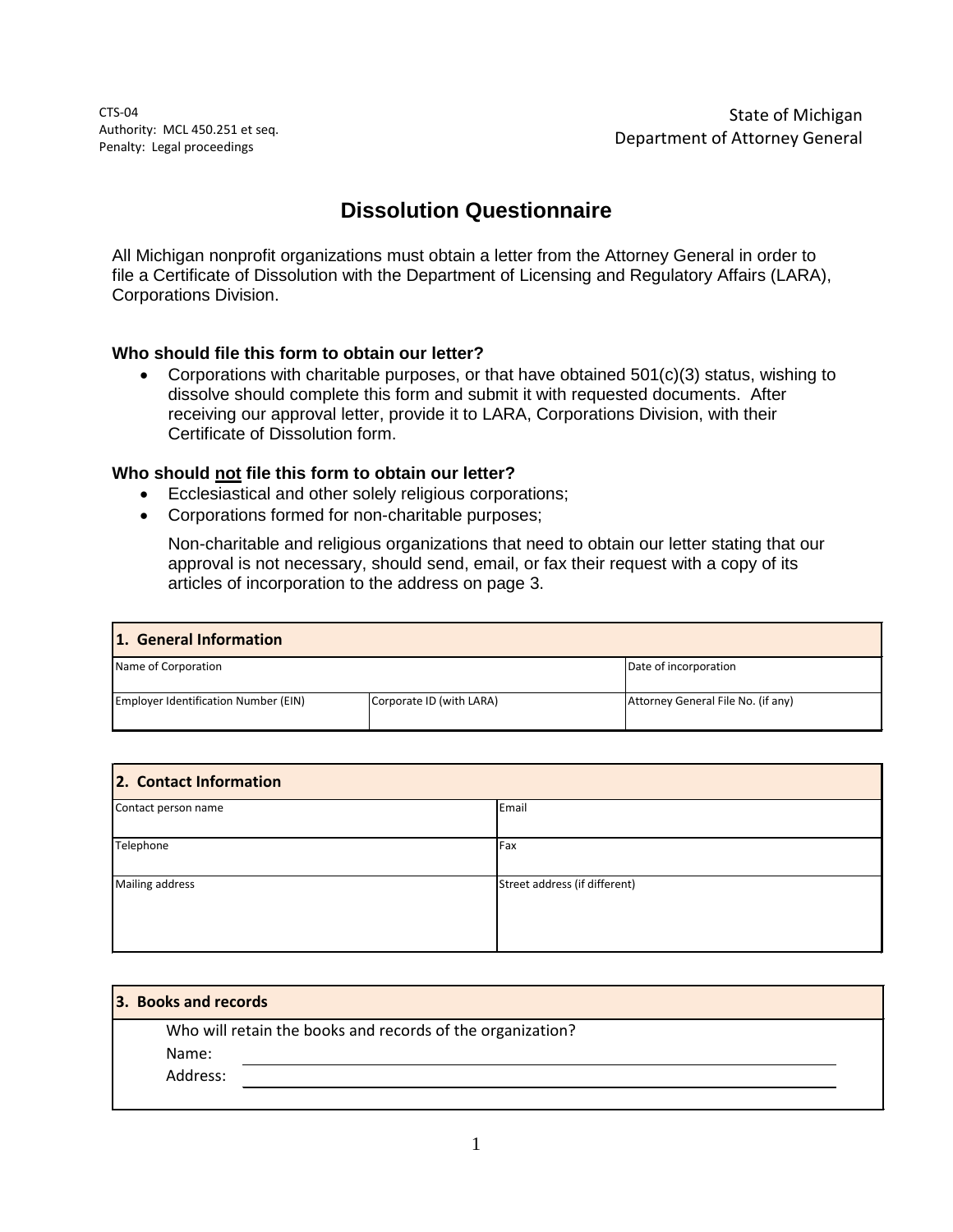#### **4. IRS Status**

#### **Check the box for your IRS exempt status:**

The organization has received 501(c)(3) tax exempt status.

The organization has never obtained  $501(c)(3)$  status.

The organization's tax exempt status was revoked. *Please explain:* 

#### **5. Current status**

#### **Check the box that applies and follow the instruction:**

- The organization has wound up its affairs and has no assets. *Go to item 5A, then skip 5B.*
- The organization has assets (other than a nominal amount for final expenses). *Go to 5B. Skip 5A.*

|  | <b>5A.</b> Provide the following documents with this form:                                                                                                                                                                        |
|--|-----------------------------------------------------------------------------------------------------------------------------------------------------------------------------------------------------------------------------------|
|  | Forms 990, 990-EZ, or 990-PF for the last three periods (Form 990-N is not acceptable):                                                                                                                                           |
|  | If the last IRS return does not report the organization ended with zero assets, also provide a<br>financial accounting for the subsequent period up to the date of last activity or distribution;                                 |
|  | Audited financial statements for the last 3 years, if prepared;                                                                                                                                                                   |
|  | If the organization has not filed Form 990, 990-EZ, or 990-PF, provide internal financial statements<br>or treasurer's reports for the last 3 years, including the last year in which the organization ended<br>with zero assets. |
|  | Retain all documentation related to distributions of assets to other charities. You may be required to provide<br>receipts or other verification of distributions.                                                                |

# i. By what date does the organization expect to wind up its affairs? ii. Provide a current listing of the organization's assets and liabilities. iii. Explain the organization's plan as to the disposition of these assets. If the articles of incorporation include a dissolution clause, is the plan in accordance with it? **5B. Remaining Assets** Date

You may still submit the Dissolution Questionnaire along with IRS returns or financial reports for available periods, but approval to the dissolution may not be given until we receive a final financial accounting.